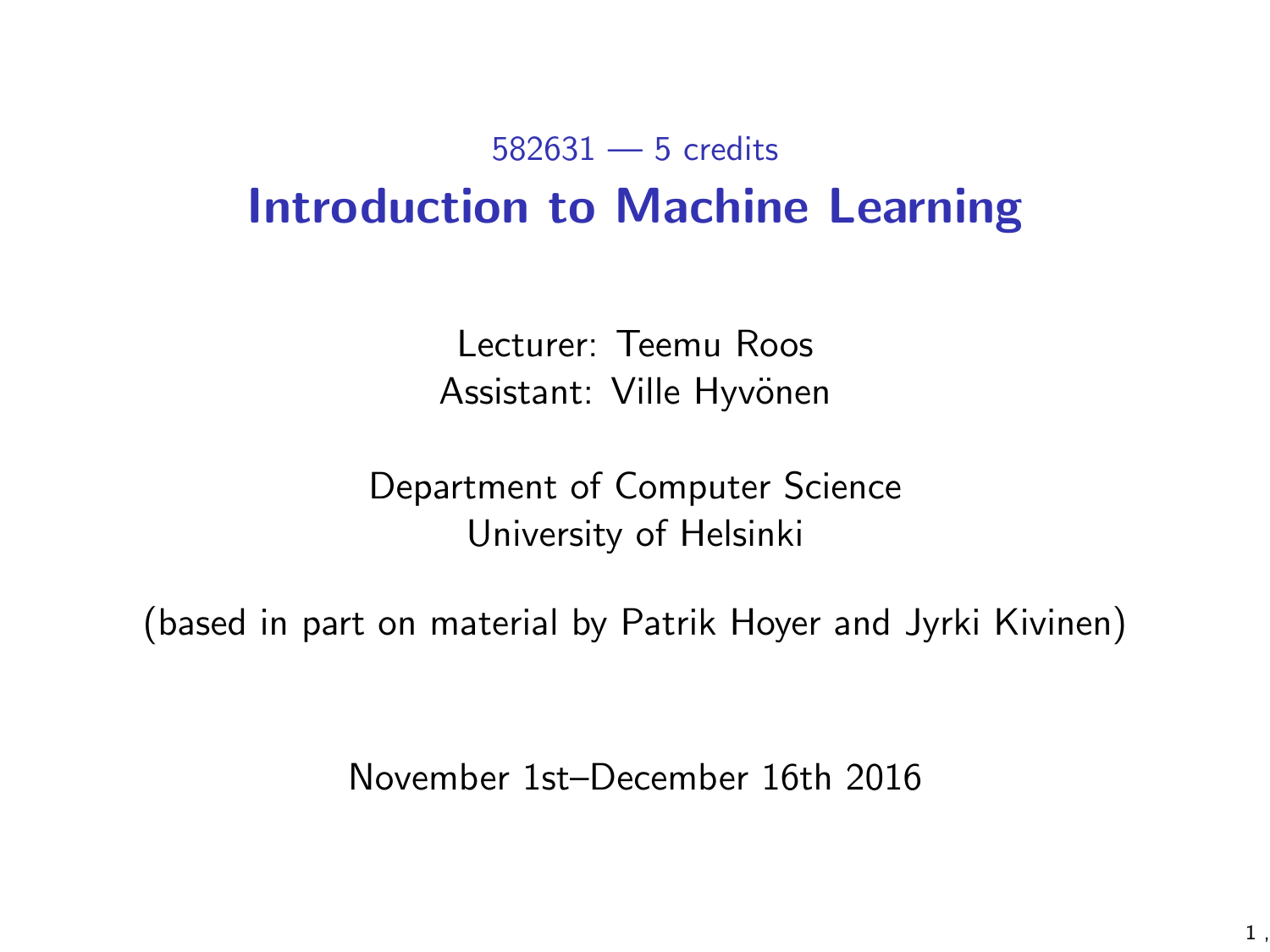### Classification: Probabilistic Methods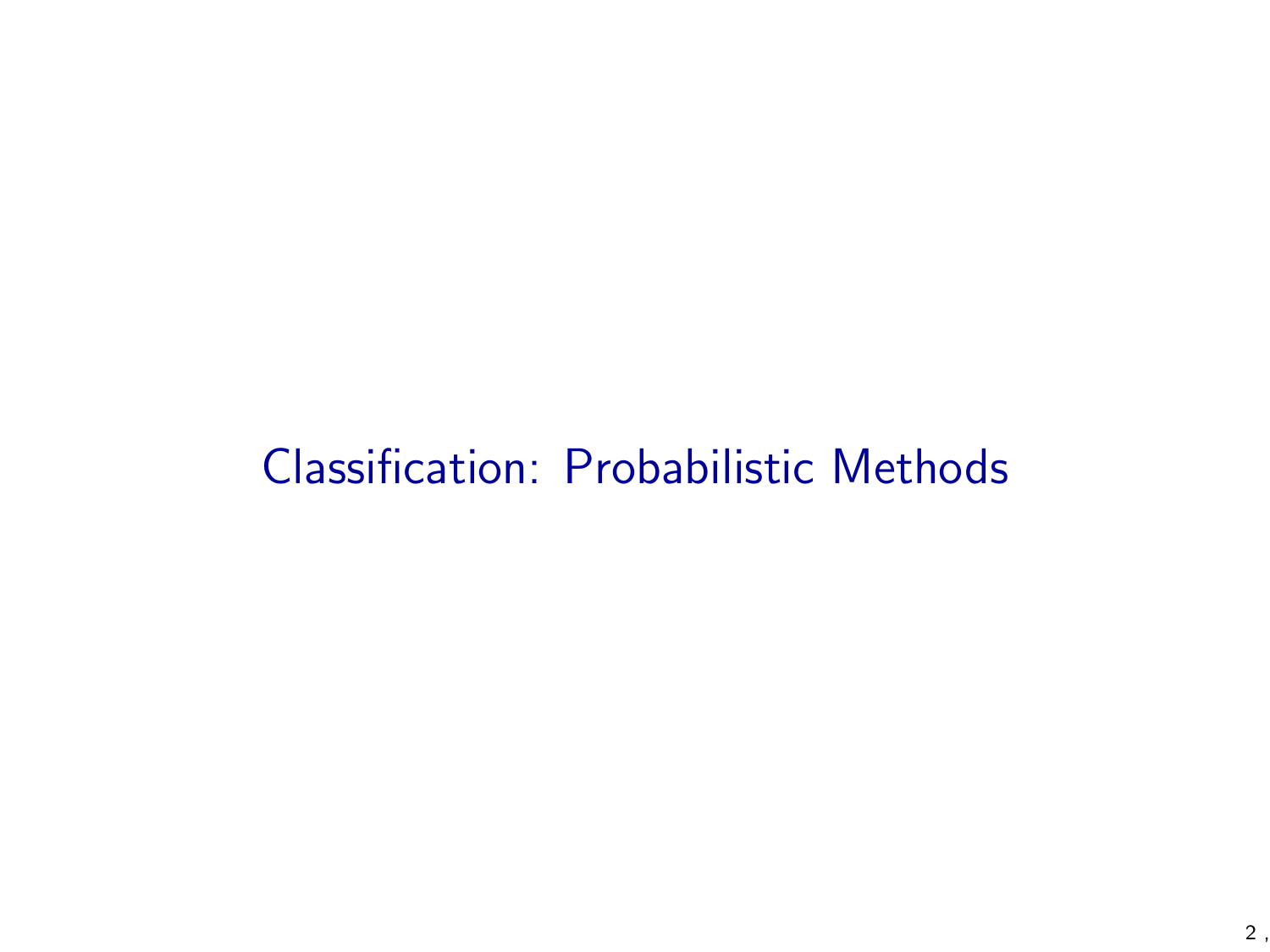#### Logistic regression

- $\triangleright$  Logistic regression models are linear models for probabilistic binary classification (so, not really regression where response is continuous)
- Given input (vector) x, the output is a probability that  $Y = 1$
- $\blacktriangleright$  However, instead of using a linear model directly as in

$$
\Pr(Y=1 | \mathbf{x}) = \beta \cdot \mathbf{x}
$$

we let

$$
\log\frac{\mathsf{Pr}(Y=1\mid \mathbf{x})}{\mathsf{Pr}(Y=0\mid \mathbf{x})} = \boldsymbol{\beta}\cdot\mathbf{x}
$$

 $\blacktriangleright$  This amounts to the same as

$$
\Pr(Y = 1 | \mathbf{x}) = \frac{\exp(\beta \cdot \mathbf{x})}{1 + \exp(\beta \cdot \mathbf{x})} = \frac{1}{\exp(-\beta \cdot \mathbf{x}) + 1}
$$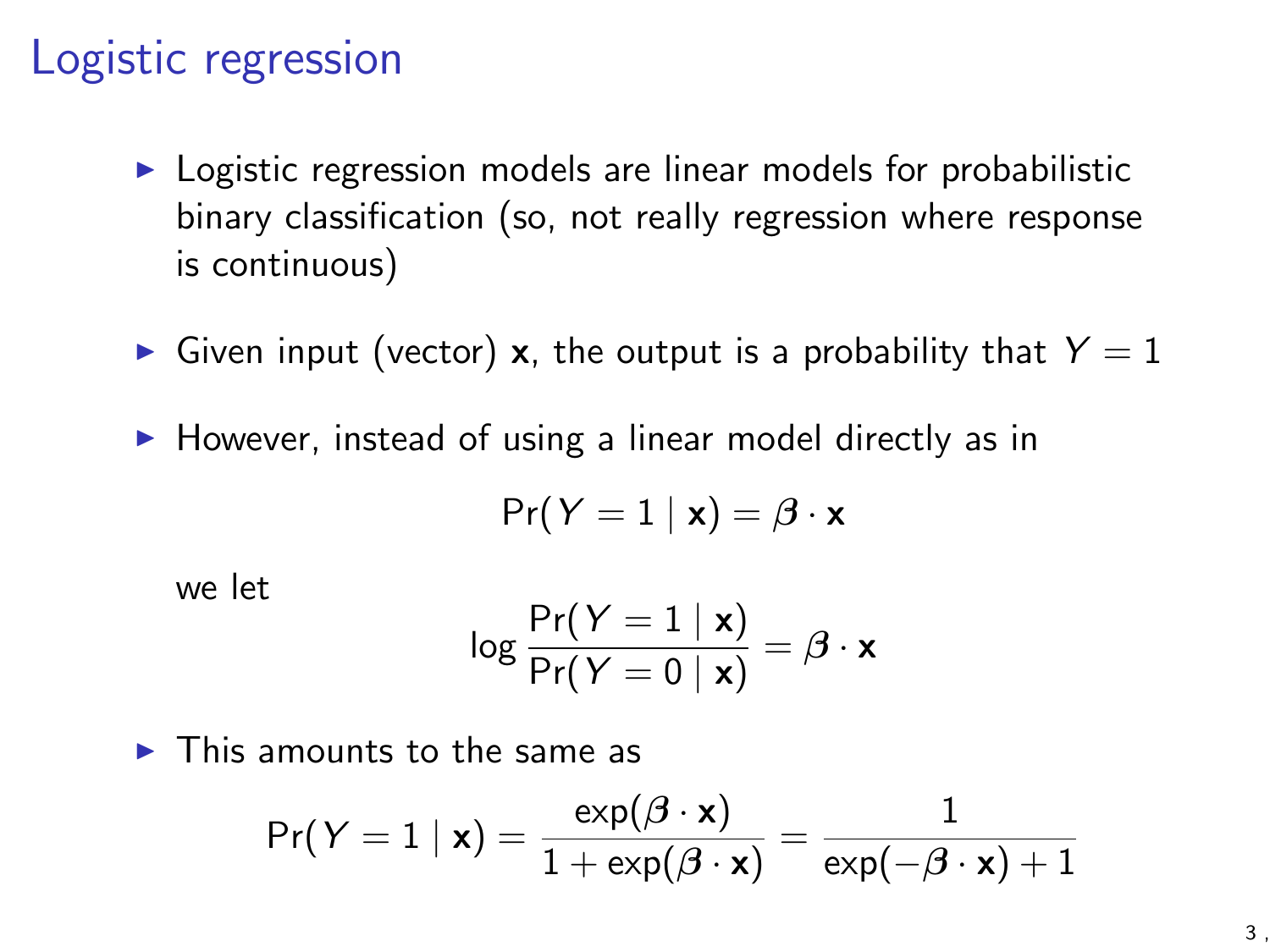### Logistic regression (2)

- $\blacktriangleright$  For convenience, we use here class labels 0 and 1
- Given probabilistic prediction  $\hat{p}(y | x)$ , and assuming instance x*<sup>i</sup>* has already been observed, the conditional likelihood for a sample point (x*i, yi*) is

$$
\hat{\rho}(Y = 1 | \mathbf{x}_i) \quad \text{if} \quad y_i = 1
$$
\n
$$
1 - \hat{\rho}(Y = 1 | \mathbf{x}_i) \quad \text{if} \quad y_i = 0
$$

which we write as

$$
\hat{\rho}(Y=1\mid \mathbf{x}_i)^{y_i}(1-\hat{\rho}(Y=1\mid \mathbf{x}_i))^{1-y_i}
$$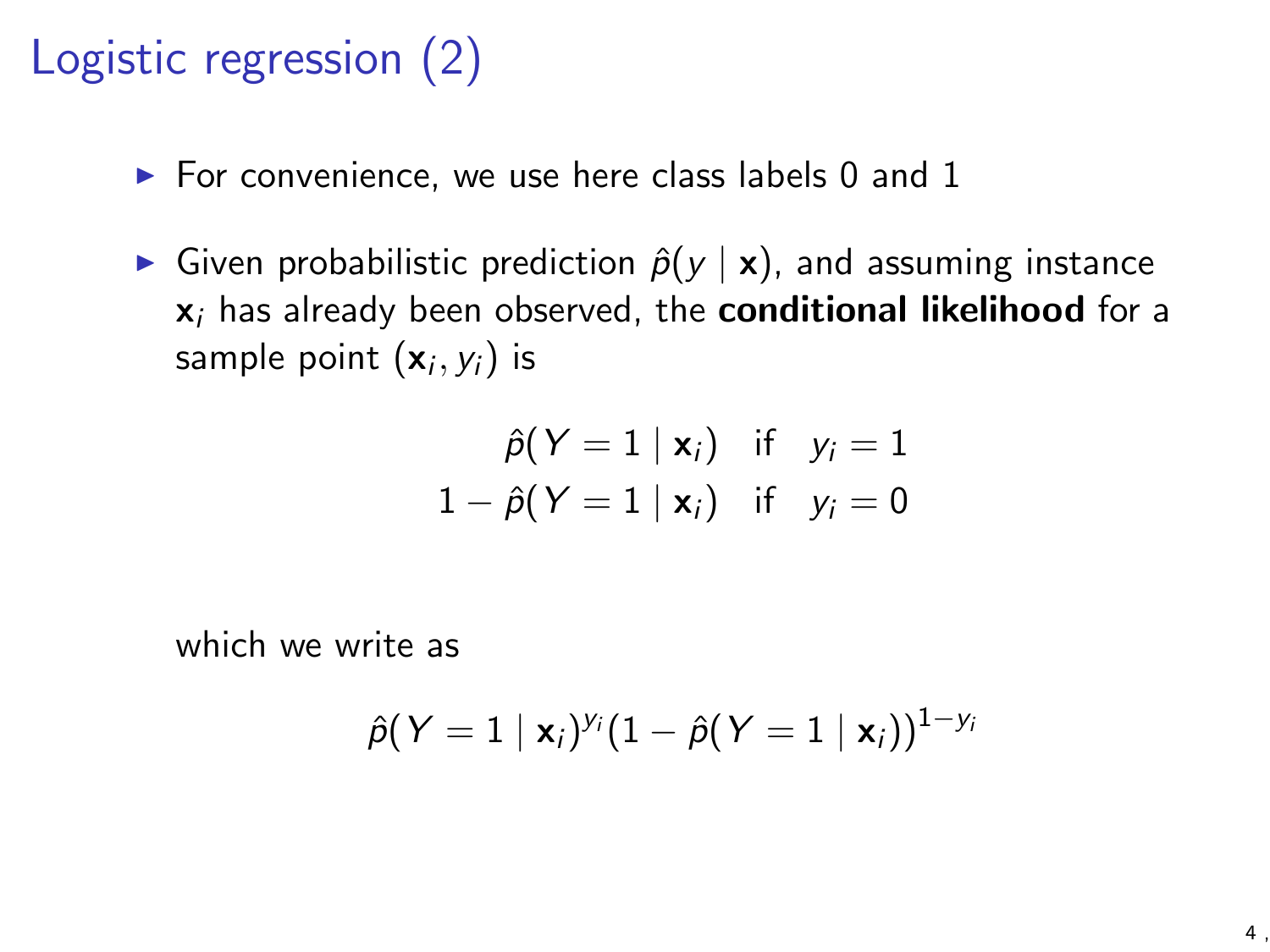# Logistic regression (3)

- $\triangleright$  Conditional likelihood of sequence of independent samples  $(x_i, v_i)$ ,  $i = 1, \ldots, n$  is then  $\prod_{i=1}^{N} \hat{\rho}(Y = 1 | \mathbf{x}_i)^{y_i} (1 - \hat{\rho}(Y = 1 | \mathbf{x}_i))^{1-y_i}$ 
	- $\triangleright$  we say 'conditional' to emphasise that we take  $x_i$  as given and only model probability of labels *y<sup>i</sup>*
- $\blacktriangleright$  To maximise conditional likelihood, we can equivalently maximise conditional log-likelihood

$$
LCL(\beta) = \ln \prod_{i=1}^{n} \hat{p}(Y = 1 | \mathbf{x}_i)^{y_i} (1 - \hat{p}(Y = 1 | \mathbf{x}_i)^{1 - y_i})
$$
  
= 
$$
\sum_{i=1}^{n} (y_i \ln \hat{p}(Y = 1 | \mathbf{x}_i) + (1 - y_i) \ln(1 - \hat{p}(Y = 1 | \mathbf{x}_i))
$$

 $\triangleright$  Note that this is the same as  $log-loss!$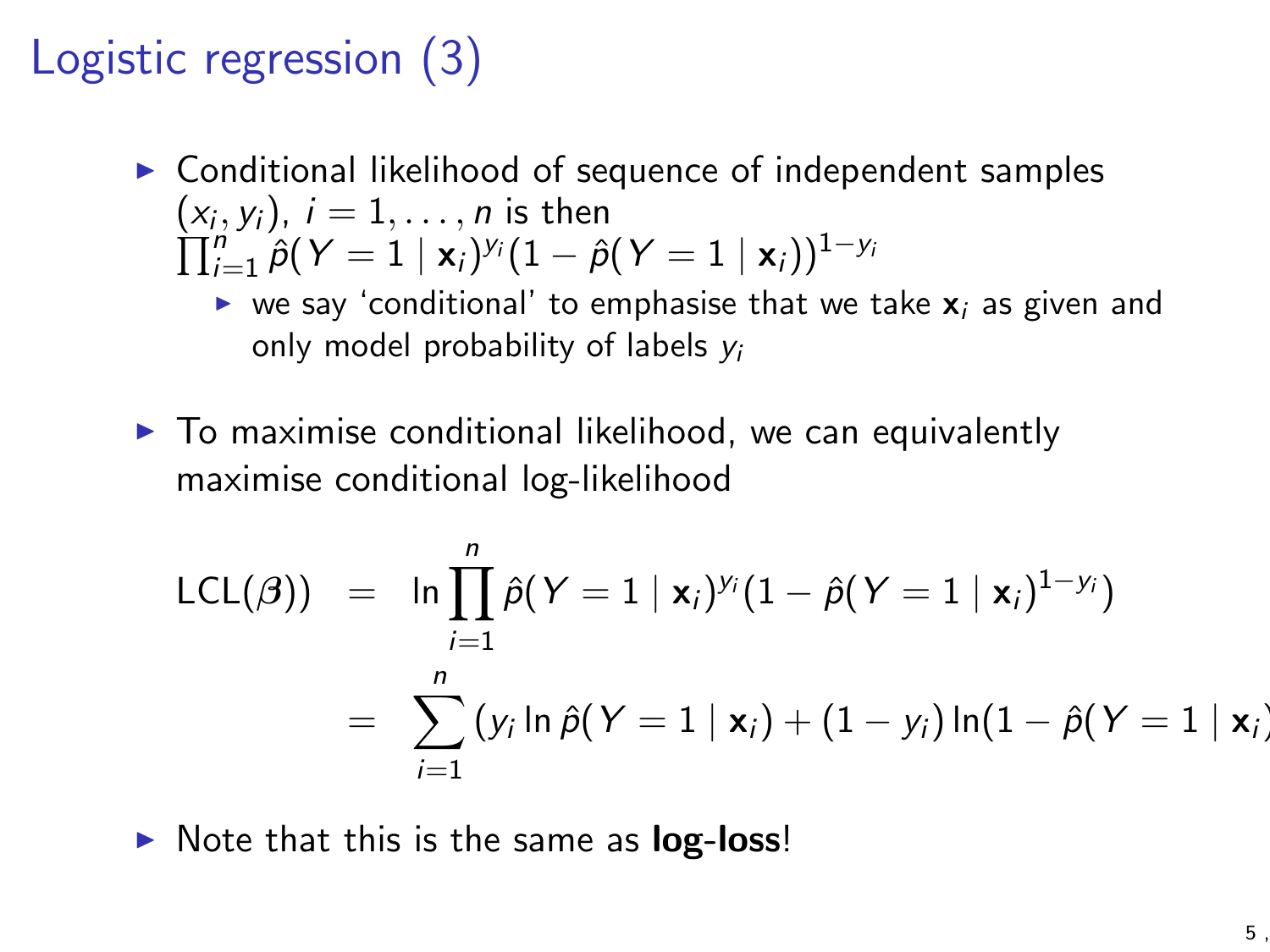# Logistic regression (4)

- $\triangleright$  Maximizing the likelihood (or minimizing log-loss) isn't as straightforward as in the case of linear regression
- $\triangleright$  Nevertheless, the problem is convex which means that gradient-based techniques exist to find the optimum
- $\triangleright$  Standard techniques in R, Python, Matlab, ...
- $\triangleright$  Often used with regularisation, as in linear regression
	- ► "ridge": arg max(LCL( $\beta$ )  $\lambda \left\| \beta \right\|_2^2$ )
	- **In** "lasso": arg max( $\mathsf{LCL}(\beta) \lambda \|\beta\|_1$ )
- In particular, if data is linearly separable, non-regularised solution tends to infinity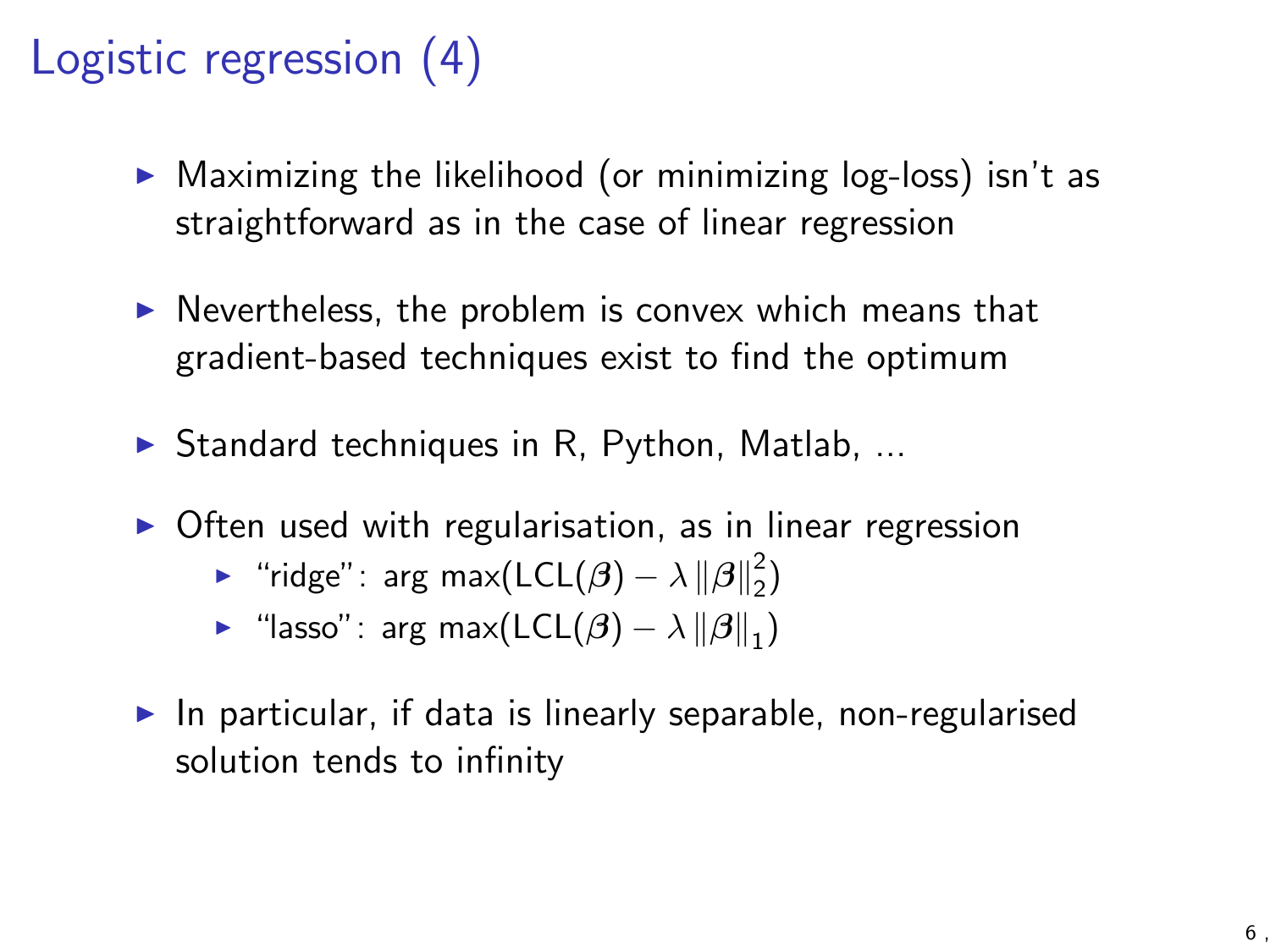#### Generative vs discriminative learning

- $\triangleright$  Logistic regression was an example of a **discriminative** and probabilistic classifier that directly models the class distribution  $P(y | x)$
- $\triangleright$  Another probabilistic way to approach the problem is to use generative learning that builds a model for the whole joint distribution  $P(x, y)$  — often using the decomposition *P*(*y*)*P*(x *| y*)
- $\triangleright$  Both approaches have their pros and cons:
	- $\triangleright$  Discriminative learning: only solve the task that you need to solve; may provide better accuracy since focuses on the specific learning task; optimization tends to be harder
	- $\triangleright$  Generative learning: often more natural to build models for  $P(x | y)$  than for  $P(y | x)$ ; handles missing data more naturally; optimization often easier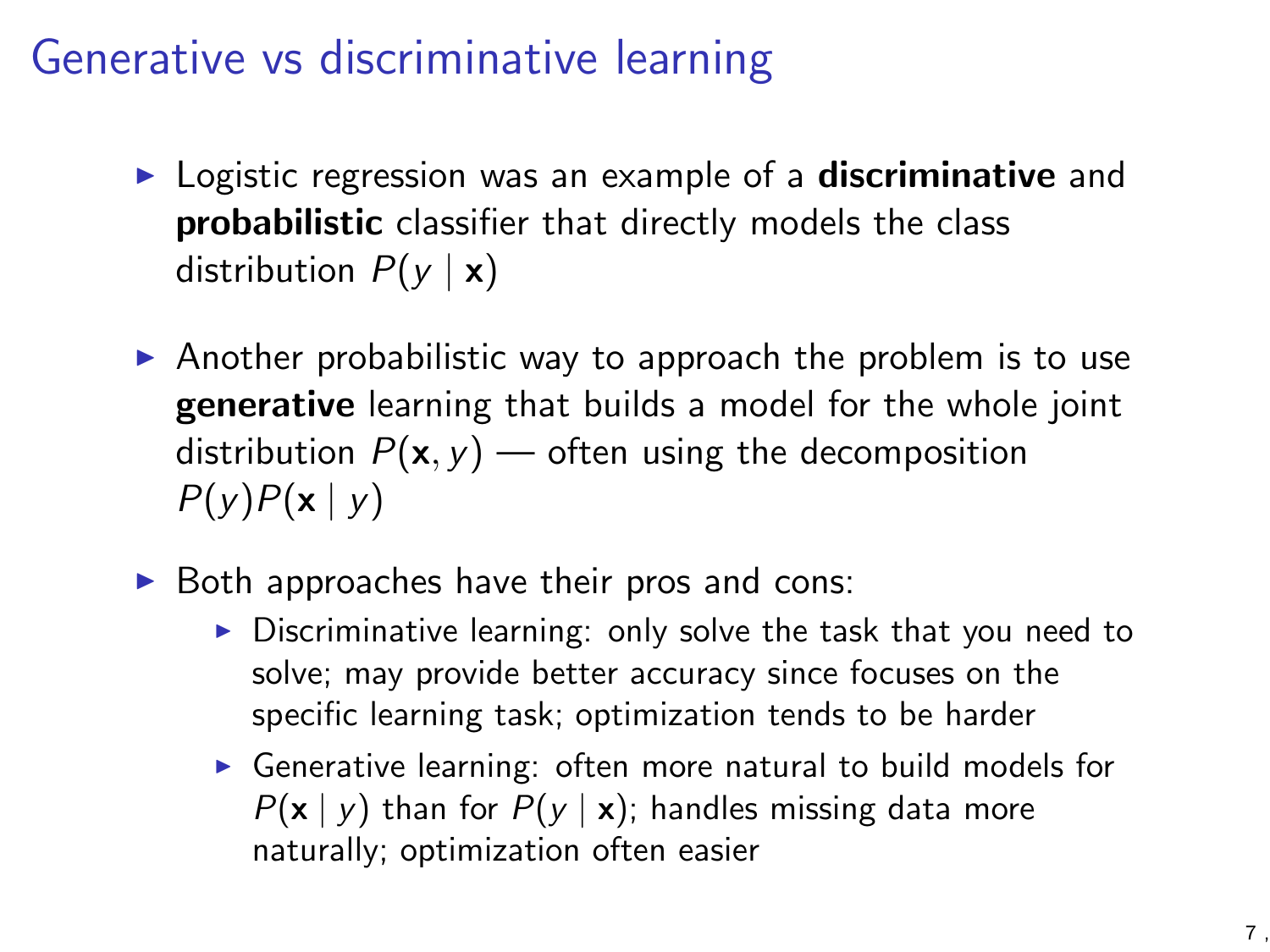#### Generative vs discriminative learning (2)

- Estimating the *class prior*  $P(y)$  is usually simple
- $\triangleright$  For example, in binary classification  $-$  this time with  $Y \in \{-1, +1\}$  — we can usually just count the number of positive examples *Pos* and negative examples *Neg* and set

$$
P(Y = +1) = \frac{Pos}{Pos + Neg} \quad \text{and} \quad P(Y = -1) = \frac{Neg}{Pos + Neg}
$$

- $\triangleright$  Since  $P(\mathbf{x}, y) = P(\mathbf{x} | y)P(y)$ , what remains is estimating *P*(x *| y*). In binary classification, we
	- **•** use the positive examples to build a model for  $P(\mathbf{x} | Y = +1)$
	- **E** use the negative examples to build a model for  $P(x | Y = -1)$
- $\triangleright$  To classify a new data point **x**, we use the Bayes formula

$$
P(y \mid \mathbf{x}) = \frac{P(\mathbf{x} \mid y)P(y)}{P(\mathbf{x})} = \frac{P(\mathbf{x} \mid y)P(y)}{\sum_{y'} P(\mathbf{x} \mid y')P(y')}
$$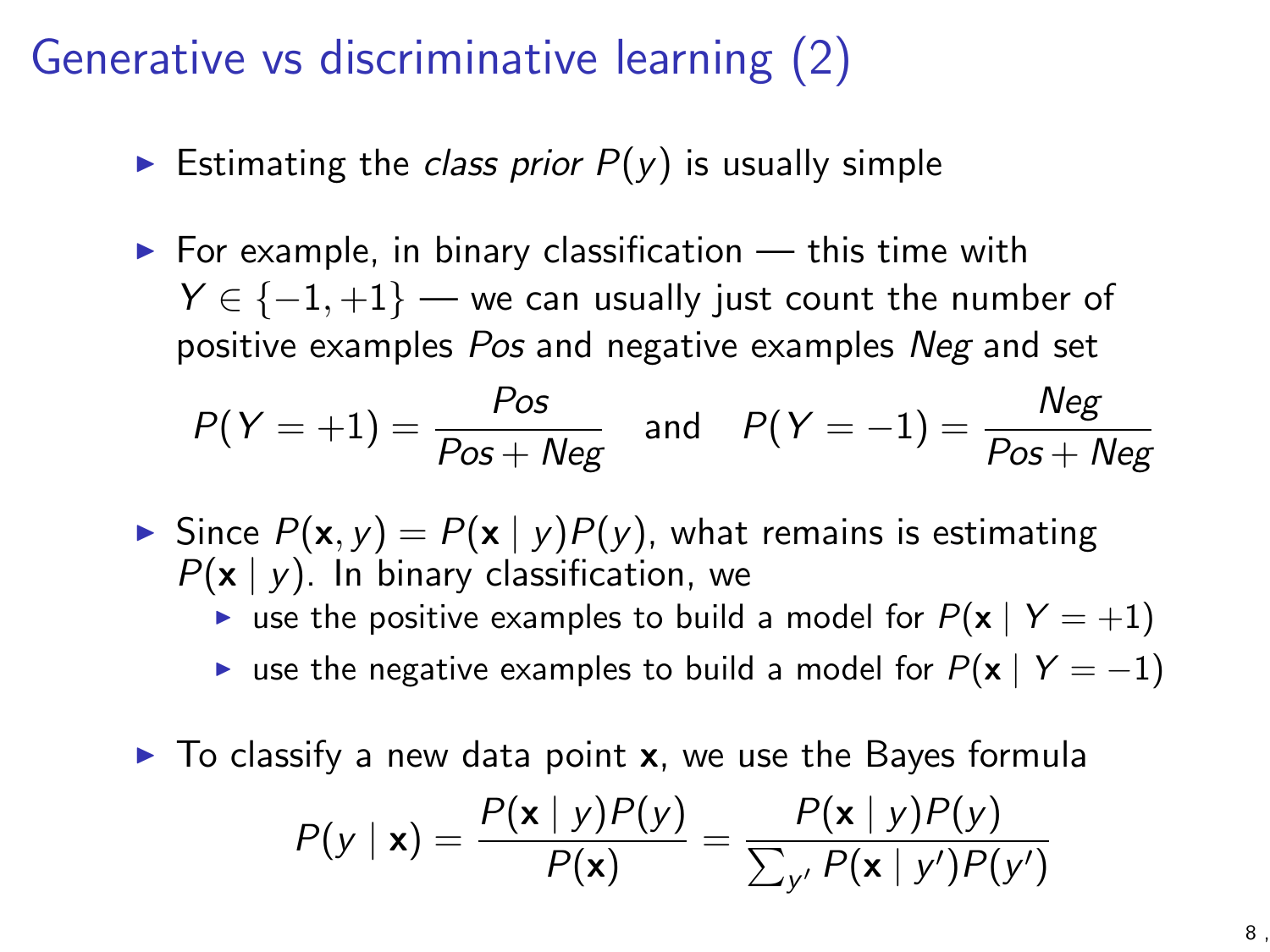# Generative vs discriminative learning (3)

Examples of discriminative classifiers:

- $\blacktriangleright$  logistic regression
- $\blacktriangleright$  k-NN
- $\blacktriangleright$  decision trees
- $\triangleright$  SVM
- $\blacktriangleright$  multilayer perceptron (MLP)

Examples of generative classifiers:

- $\blacktriangleright$  naive Bayes (NB)
- $\blacktriangleright$  linear discriminant analysis (LDA)
- $\triangleright$  quadratic discriminant analysis (QDA)

We will study all of the above except MLP.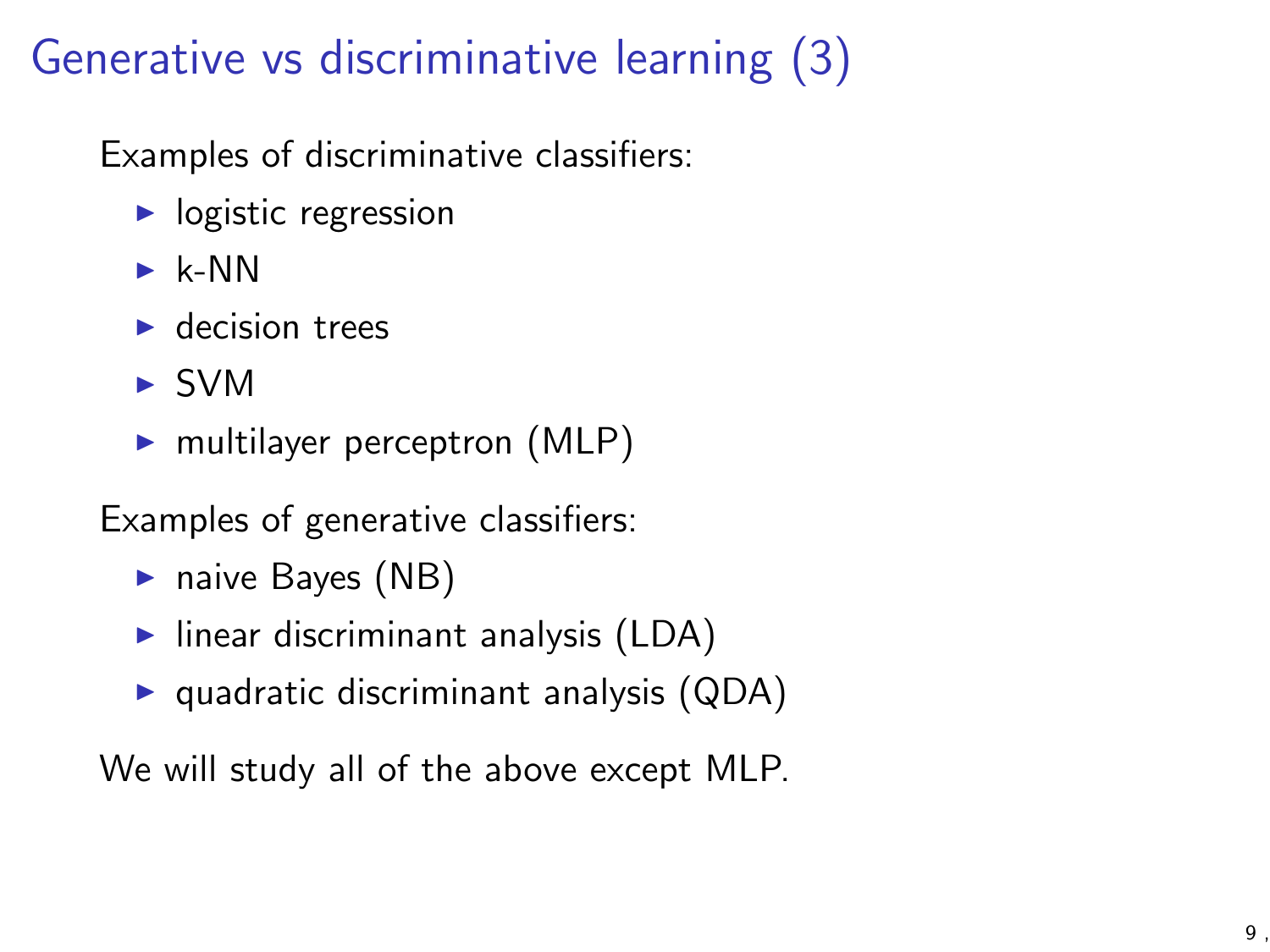#### Normal distribution

- $\blacktriangleright$  For probabilistic models for real-valued features  $x_i \in \mathbb{R}$ , one basic ingredient is the *normal* or *Gaussian* distribution
- $\triangleright$  Recall that for a single real-valued random variable, the normal distribution has two parameters  $\mu$  and  $\sigma^2$ , and density

$$
\mathcal{N}(x \mid \mu, \sigma^2) = \frac{1}{\sqrt{2\pi\sigma^2}} \exp\left(-\frac{(x-\mu)^2}{2\sigma^2}\right)
$$

If *X* has this distribution, then  $E[X] = \mu$  and  $Var[X] = \sigma^2$ 

For multivariate case  $\mathbf{x} \in \mathbb{R}^p$ , we shall first consider the case where individual component *x<sup>i</sup>* has normal distribution with parameters  $\mu_i$  and  $\sigma_i^2$  and the components are independent:

$$
p(\mathbf{x}) = \mathcal{N}(x_1 \mid \mu_1, \sigma_1^2) \dots \mathcal{N}(x_p \mid \mu_p, \sigma_d^2)
$$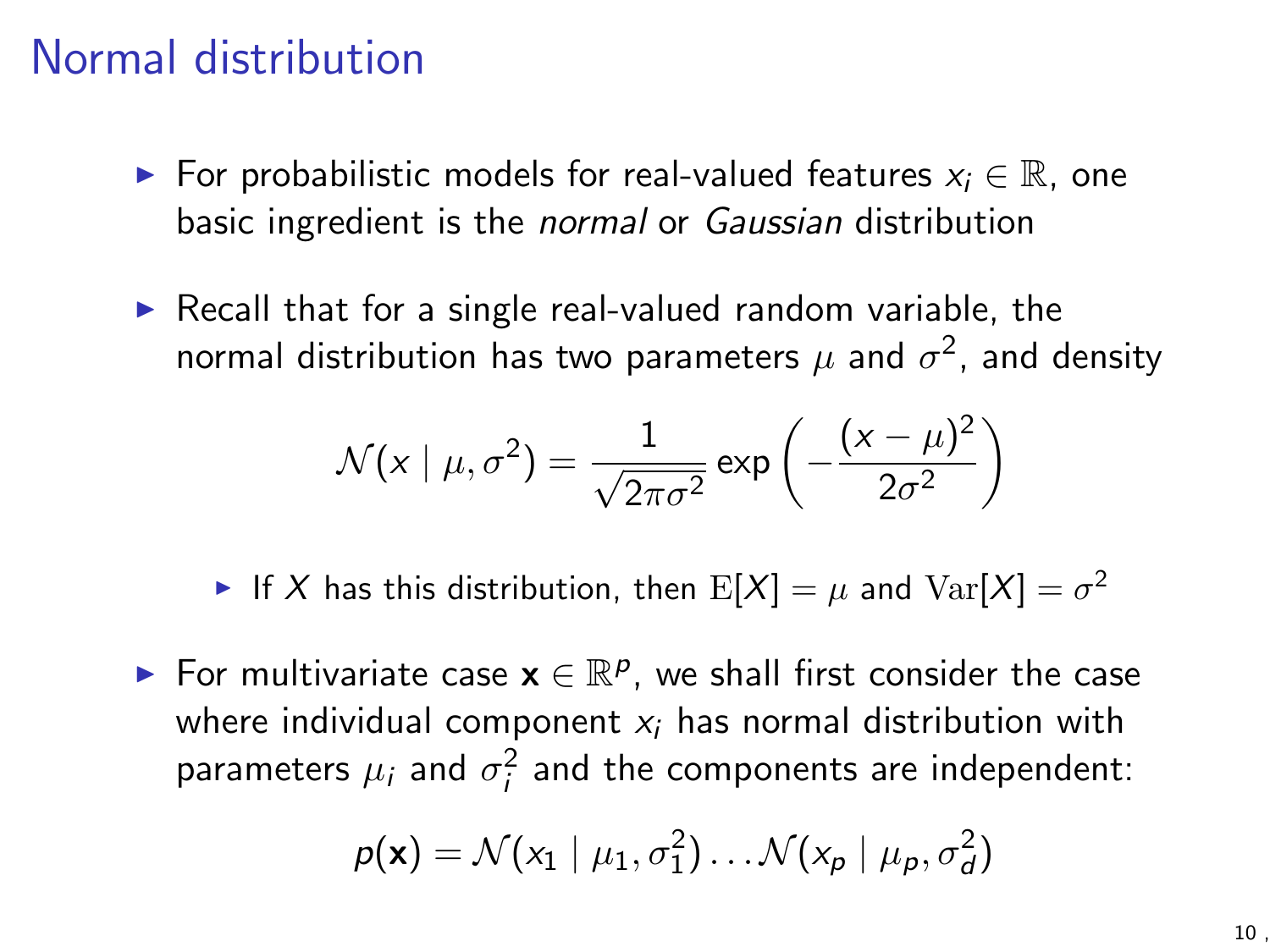# Normal distribution (2)

 $\blacktriangleright$  We get

$$
p(\mathbf{x}) = \mathcal{N}(x_1 | \mu_1, \sigma_1^2) \dots \mathcal{N}(x_p | \mu_p, \sigma_p^2)
$$
  
= 
$$
\prod_{j=1}^p \frac{1}{\sqrt{2\pi\sigma_j^2}} \exp\left(-\frac{(x_j - \mu_j)^2}{2\sigma_j^2}\right)
$$
  
= 
$$
\frac{1}{(2\pi)^{p/2}\sigma_1 \dots \sigma_p} \exp\left(-\frac{1}{2}\sum_{j=1}^p \frac{(x_j - \mu_j)^2}{\sigma_j^2}\right)
$$
  
= 
$$
\frac{1}{(2\pi)^{p/2} |\Sigma|^{1/2}} \exp\left(-\frac{1}{2}(\mathbf{x} - \boldsymbol{\mu})^T \Sigma^{-1}(\mathbf{x} - \boldsymbol{\mu})\right)
$$

where  $\mu = (\mu_1, \ldots, \mu_p) \in \mathbb{R}^p$  and  $\Sigma \in \mathbb{R}^{p \times p}$  is a diagonal matrix with  $\sigma_1^2,\ldots,\sigma_p^2$  on the diagonal and  $|\Sigma|$  is determinant of  $\Sigma$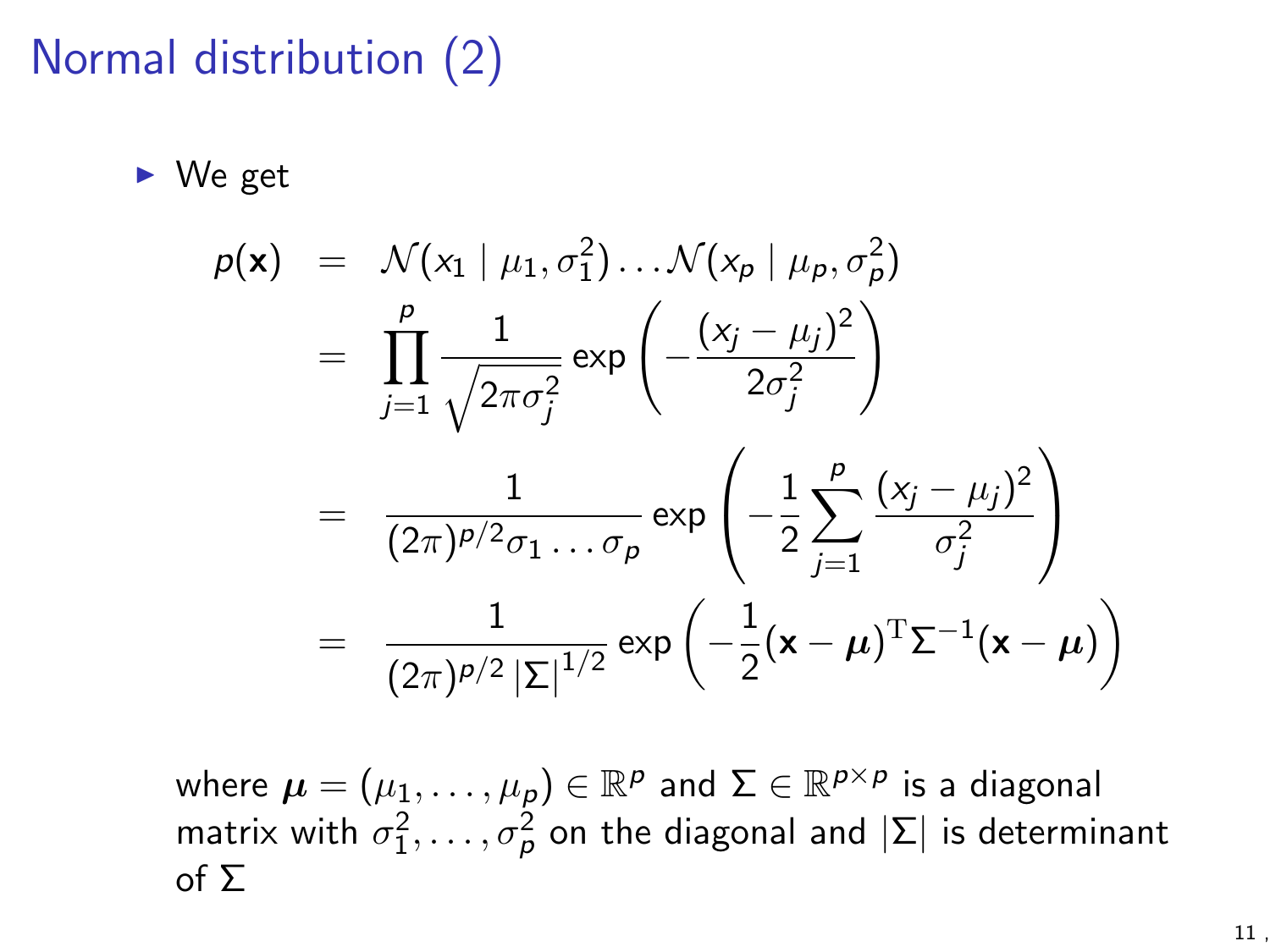# Normal distribution (3)

- **If** More generally, let  $\mu \in \mathbb{R}^p$ , and let  $\Sigma \in \mathbb{R}^{p \times p}$  be
	- Symmetric:  $\Sigma^{\mathrm{T}} = \Sigma$
	- **P** positive definite:  $\mathbf{x}^T \Sigma \mathbf{x} > 0$  for all  $\mathbf{x} \in \mathbb{R} \{0\}$
- ▶ We then define p-dimensional Gaussian density with parameter  $\mu$  and  $\Sigma$  as

$$
\mathcal{N}(\mathbf{x} \mid \boldsymbol{\mu}, \boldsymbol{\Sigma}) = \frac{1}{(2\pi)^{p/2} |\boldsymbol{\Sigma}|^{1/2}} \exp \left(-\frac{1}{2}(\mathbf{x} - \boldsymbol{\mu})^{\mathrm{T}} \boldsymbol{\Sigma}^{-1}(\mathbf{x} - \boldsymbol{\mu})\right)
$$

If  $\Sigma$  is diagonal, we get the special case where  $x_i$  are independent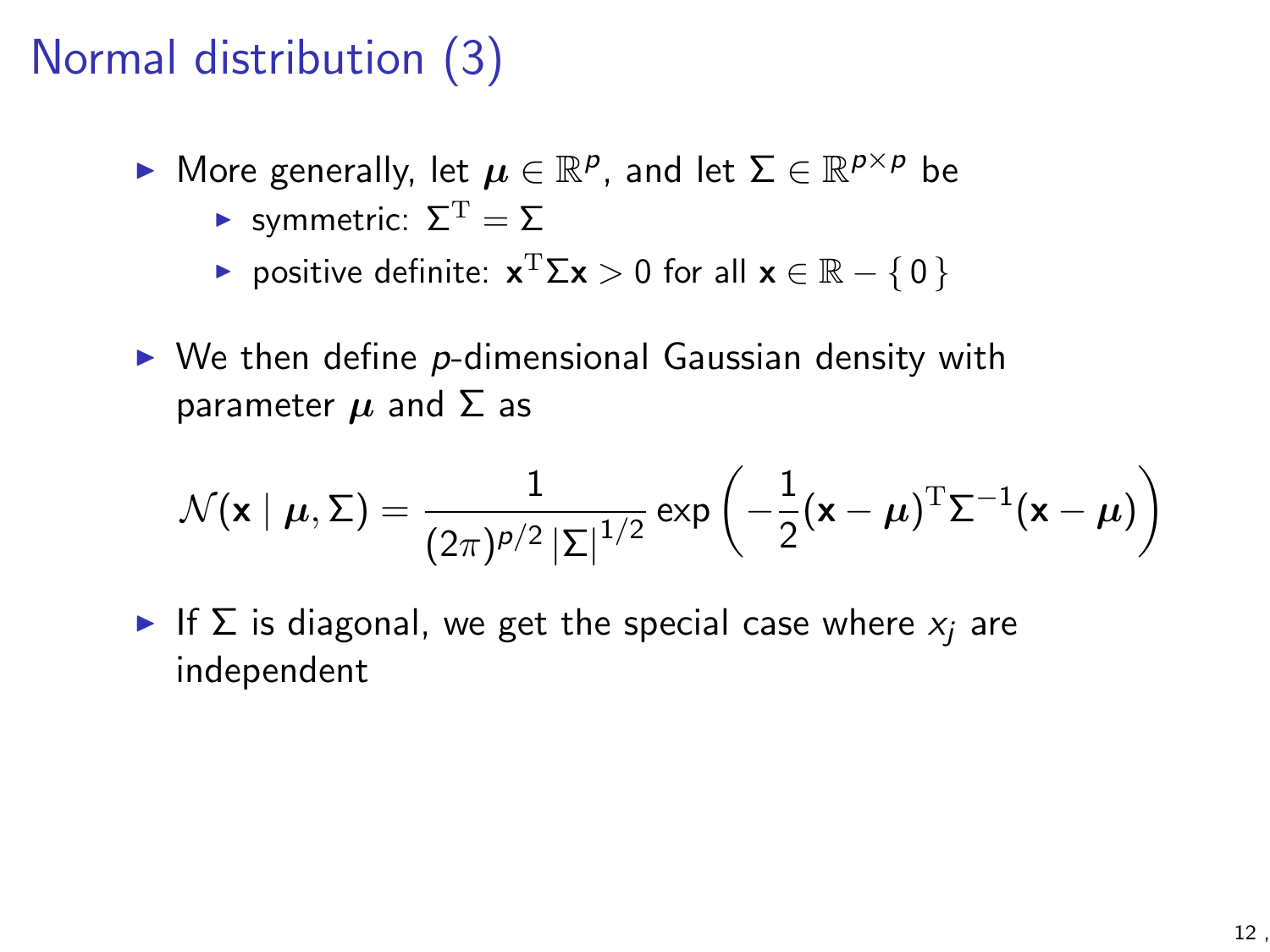# Normal distribution (4)

 $\triangleright$  To understand the multivariate normal distribution, consider a surface of constant density:

$$
S = \{ \mathbf{x} \in \mathbb{R}^p \mid \mathcal{N}(\mathbf{x} \mid \mu, \Sigma) = a \}
$$

for some *a*

 $\blacktriangleright$  By definition of  $\mathcal N$ , this can be written as

$$
S = \left\{ \mathbf{x} \in \mathbb{R}^p \mid (\mathbf{x} - \mu)^{\mathrm{T}} \Sigma^{-1} (\mathbf{x} - \mu) = b \right\}
$$

for some *b*

Because  $\Sigma$  is symmetric and positive definite, so is  $\Sigma^{-1}$ , and this set is an ellipsoid with centre *µ*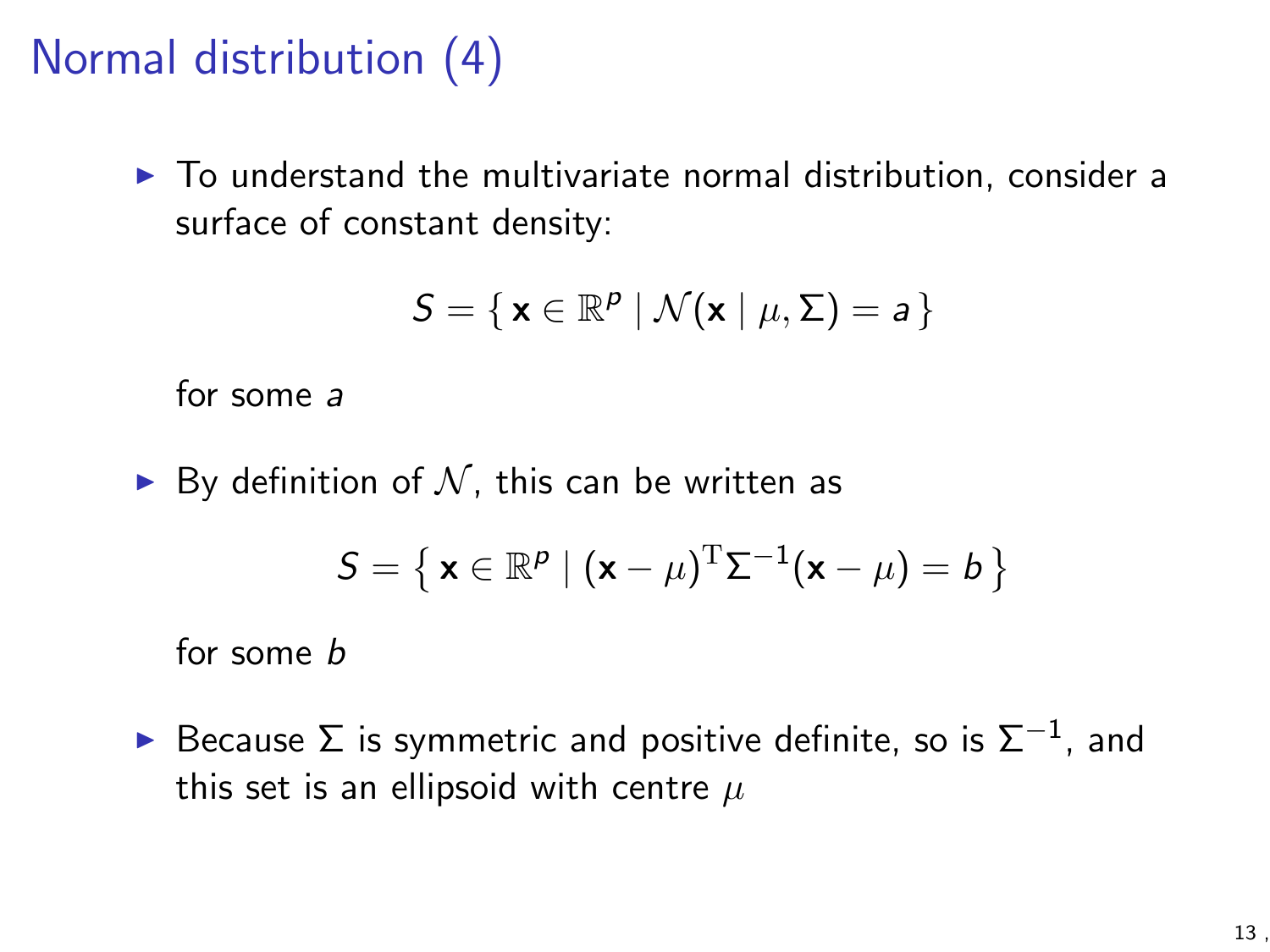# Normal distribution (5)

 $\triangleright$  More specifically, since  $\Sigma$  is symmetric and positive definite, it has an Eigenvalue decomposition

$$
\Sigma = U \Lambda U^{\mathrm{T}}
$$

where  $\Lambda \in \mathbb{R}^{p \times p}$  is diagonal and  $U \in \mathbb{R}^{T}$  is orthogonal  $(U^{\mathrm{T}} = U^{-1})$ , and further

$$
\Sigma^{-1}=U\Lambda^{-1}U^{\rm T}
$$

 $\triangleright$  We then know from analytic geometry that for the ellipsoid

$$
S = \left\{ \mathbf{x} \in \mathbb{R}^p \mid (\mathbf{x} - \mu)^{\mathrm{T}} \Sigma^{-1} (\mathbf{x} - \mu) = b \right\}
$$

- $\triangleright$  the directions of the axes are given by the column vectors of  $U$ (Eigenvectors of  $\Sigma$ )
- In the squared lengths of the axes are given by the elements of  $\Lambda$ (Eigenvalues of  $\Sigma$ )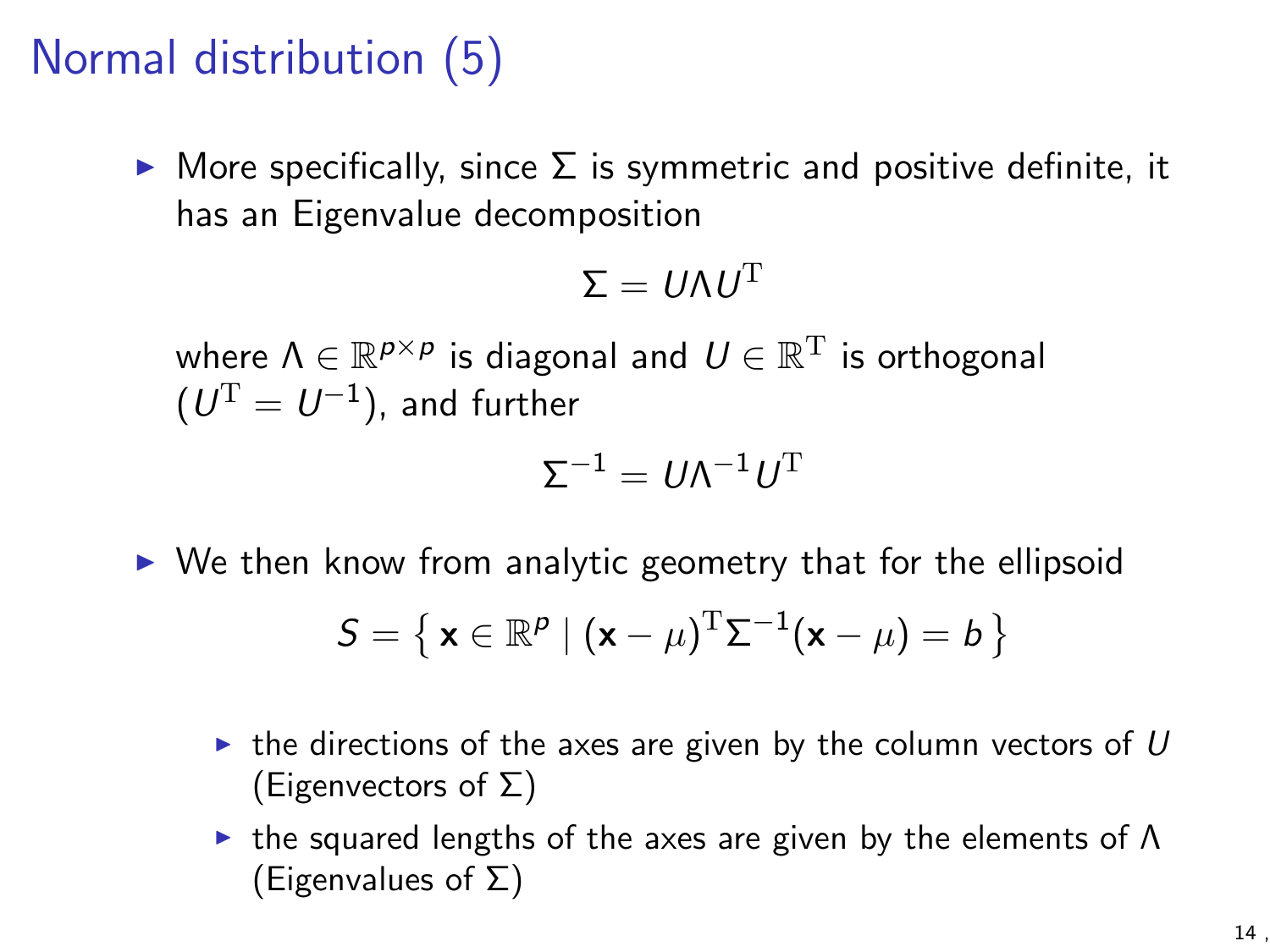# Normal distribution (6)

External Let  $X = (X_1, \ldots, X_p)$  have normal distribution with parameters  $\mu$  and  $\Sigma$ 

$$
\triangleright \text{ Then } E[\mathbf{X}] = \mu \text{ and } E[(X_r - \mu_r)(X_s - \mu_s)] = \Sigma_{rs}
$$

 $\blacktriangleright$  Hence, we call the parameter  $\mu$  the mean and  $\Sigma$  the covariance matrix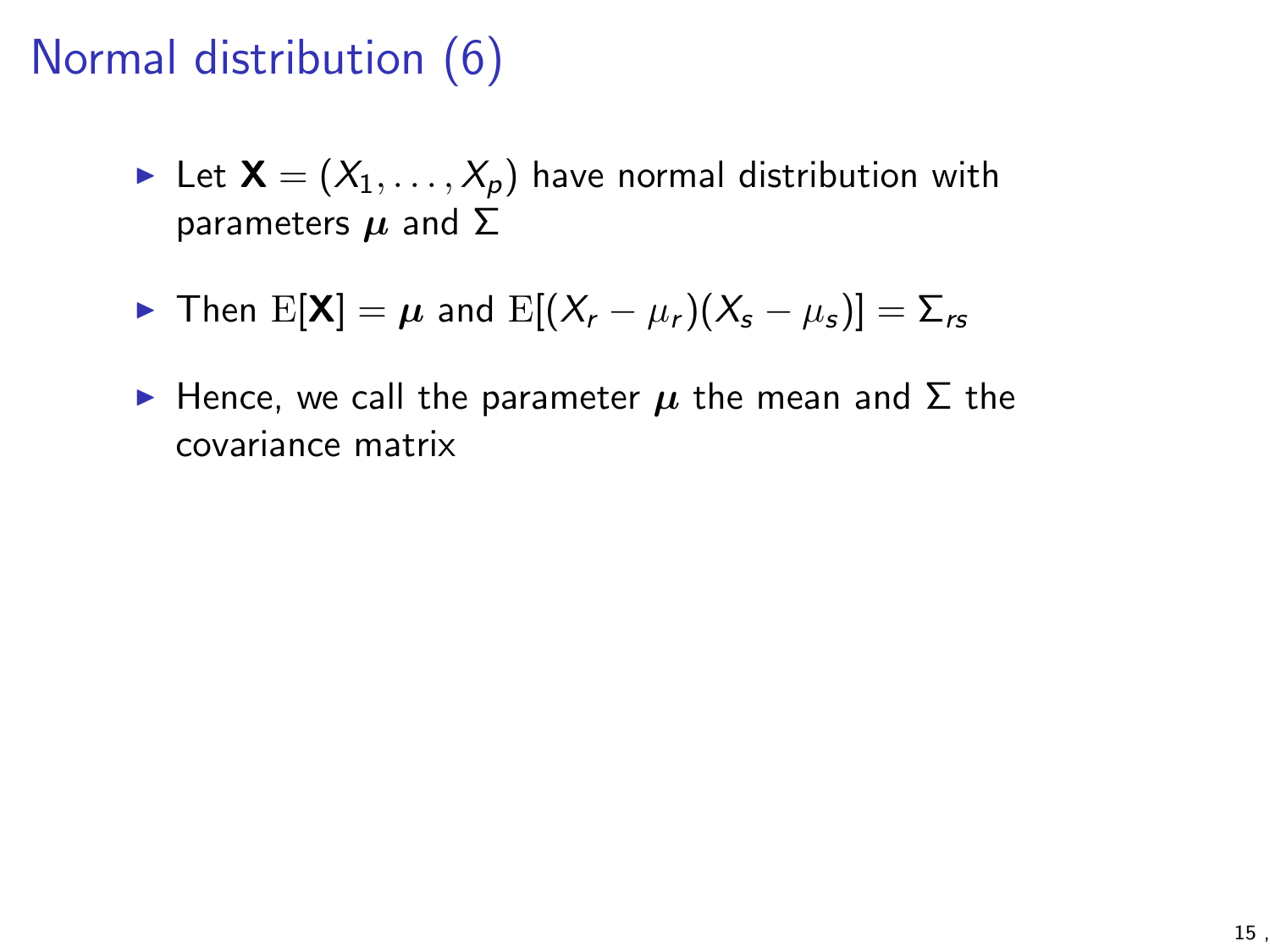# Normal distribution (7)

- In Let  $x_1, \ldots, x_n$ , where  $x_i = (x_{i,1}, \ldots, x_{i,p})$ , be *n* independent samples from a *p*-dimensional normal distribution with unknown mean  $\mu$  and covariance  $\Sigma$
- $\blacktriangleright$  The maximum likelihood estimates

$$
(\hat{\boldsymbol{\mu}}, \hat{\boldsymbol{\Sigma}}) = \arg \max_{\boldsymbol{\mu}, \boldsymbol{\Sigma}} \prod_{i=1}^{n} \mathcal{N}(\mathbf{x}_i \mid \boldsymbol{\mu}, \boldsymbol{\Sigma})
$$

are given by

$$
\hat{\mu}_r = \frac{1}{n} \sum_{i=1}^n x_{i,r}
$$
\n
$$
\hat{\Sigma}_{rs} = \frac{1}{n} \sum_{i=1}^n (x_{i,r} - \hat{\mu}_r)(x_{i,s} - \hat{\mu}_s)
$$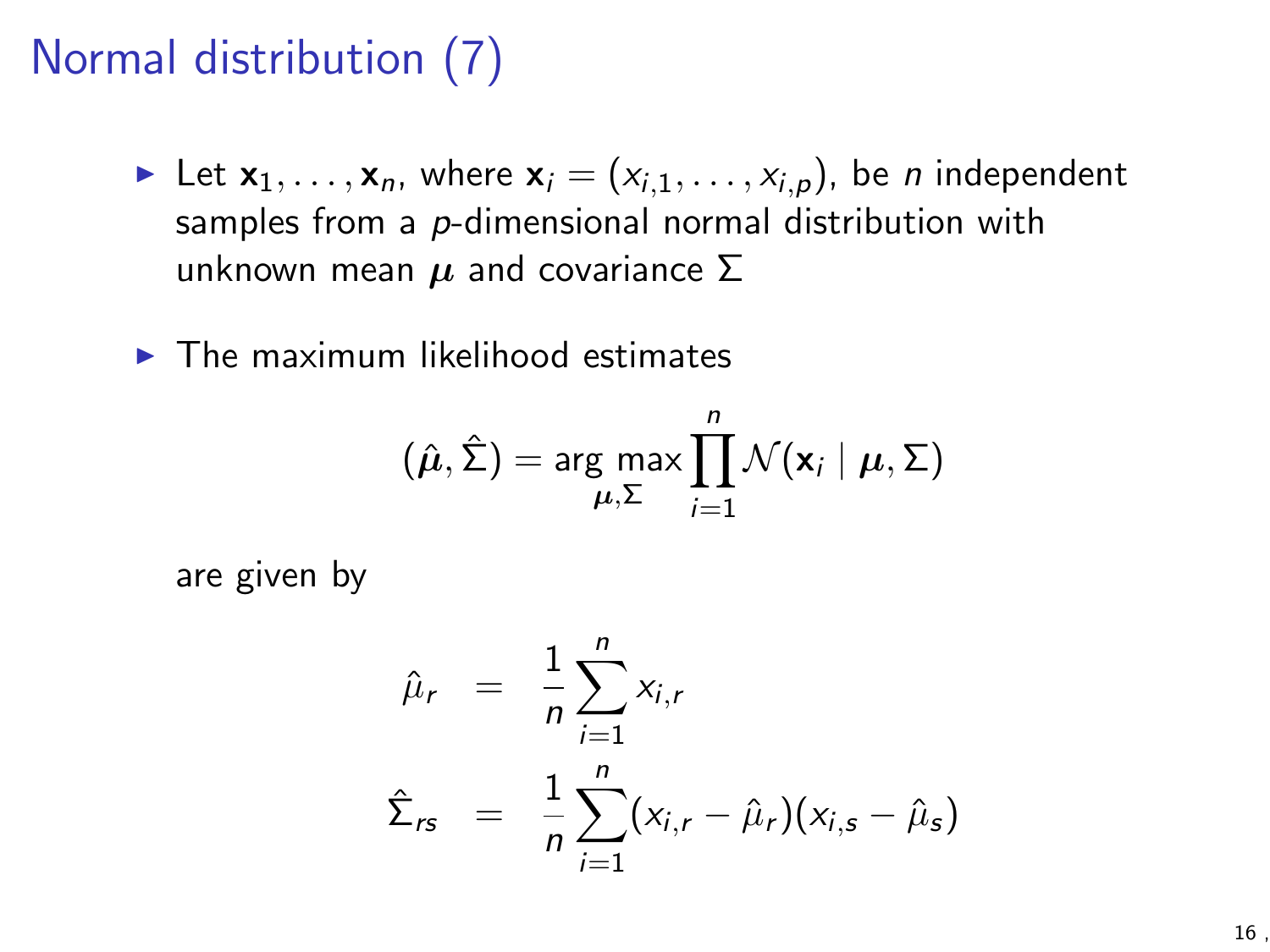#### Gaussians in classification

 $\triangleright$  LDA and QDA are obtained by modeling positive and negative examples both with their own Gaussian:

$$
p(\mathbf{x} | Y = +1) = \mathcal{N}(\mathbf{x} | \boldsymbol{\mu}_{+}, \boldsymbol{\Sigma}_{+})
$$

$$
p(\mathbf{x} | Y = -1) = \mathcal{N}(\mathbf{x} | \boldsymbol{\mu}_{-}, \boldsymbol{\Sigma}_{-}))
$$

where  $\mu_{+}$  and  $\Sigma_{+}$  are obtained for example as maximum likelihood estimates

 $\triangleright$  Decision boundary is given by

$$
\mathcal{N}(\textbf{x} \mid \boldsymbol{\mu}_+, \boldsymbol{\Sigma}_+) = \mathcal{N}(\textbf{x} \mid \boldsymbol{\mu}_-, \boldsymbol{\Sigma}_-)
$$

or equivalently

$$
\ln \mathcal{N}(\mathbf{x} \mid \boldsymbol{\mu}_+, \boldsymbol{\Sigma}_+) = \ln \mathcal{N}(\mathbf{x} \mid \boldsymbol{\mu}_-, \boldsymbol{\Sigma}_-)
$$